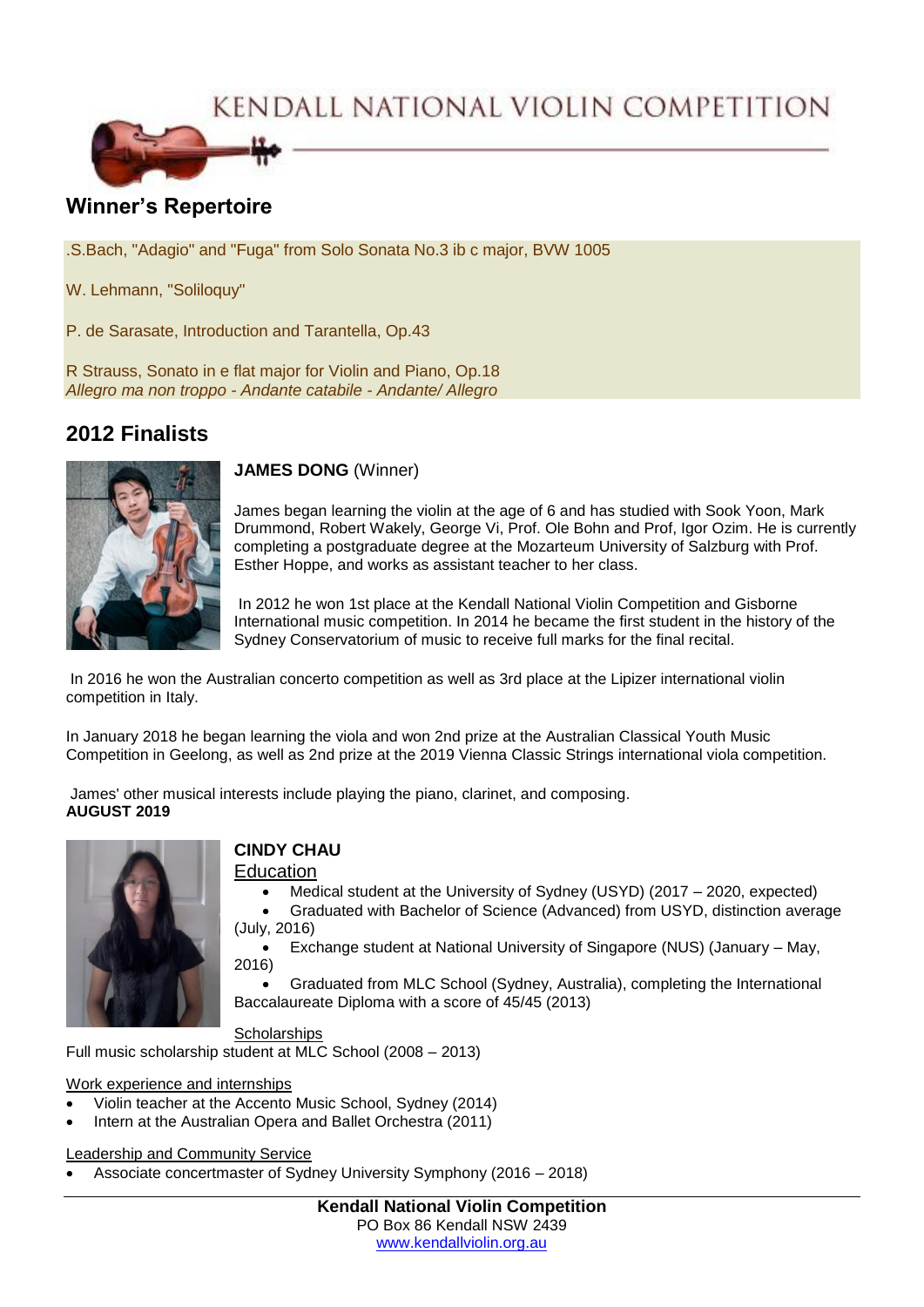- Elected prefect of MLC School (2013)
- Concertmaster of MLC School Orchestra and Chamber Orchestra ensembles (2010 2013)

### Extracurricular Activities

Violin:

- Competed in 2011 and 2012: finalist of Kendall National Violin Competition; semi-finalist ABC Young Performer's Awards; finalist of the Ku-Ring-Gai State-wide Concerto Competition, finalist of the Balmain Concerto Competition; 2010 semi-finalist of the 2mbs-fm Young Performer's Awards
- Licentiate Diploma in Music (LMusA) awarded with distinction by the Australian Music Examinations Board (AMEB) (2009)
- Grade 5 in musicianship, awarded by the AMEB (2009)
- Grade 7 in piano, awarded by the AMEB (2005)

## **AUGUST 2019**



## **GRACE CLIFFORD**

Grace Clifford is quickly gaining a reputation as one of Australia's finest young violinists. In the 2018 season Grace will return to the Adelaide Symphony Orchestra to perform Mendelssohn concerto with Mark Wigglesworth as part of her role as Emerging Artist in Association for the 2018 and 2019 seasons. She will also perform concertos with the Western Australian Symphony Orchestra and the Canberra Symphony Orchestra and give recitals in Adelaide and Canberra. In July she performs at the Australian Festival of Chamber Music in Townsville, the youngest invited musician in the festival's history at 19. Grace was a fellow at Ravinia's Steans Music Institute in 2017 and 2018, with performances including the world premiere of Timo Andres' piano trio, written in honour of the 30th anniversary of RSMI. She will tour with Musicians from Ravinia's Steans Music Institute in 2019 alongside Miriam Fried, performing in Boston, Chicago and New York.

In May 2019 Grace will complete her Bachelor of Music at the Curtis Institute of Music in Philadelphia, where she studied with Joseph Silverstein, Ida Kavafian and Pamela Frank. She continues to be mentored by Dr Robin Wilson, her teacher during her studies in the pre-college program of the Sydney Conservatorium of Music from 2009-2014.

In 2016, Grace performed concertos with the Sydney, Melbourne and Adelaide Symphony Orchestras and the Melbourne Chamber Orchestra. Grace won the Australian Young Performer of the Year Award in 2014 with her performance of Beethoven's Violin Concerto with the Adelaide Symphony, and also received prizes for the best Recital, best Chamber Music round, and the Audience Choice Award. She was the winner of the 2013 Australian Concerto and Vocal Competition playing the Tchaikovsky Violin Concerto and also received the John Hopkins Performance Fellowship and the Audience Choice Award. Grace was the winner of both the 2013 Kendall National Violin Competition and the 2013 National MBSFM Young Performer Awards.

In June 2013, Grace was one of ten students internationally chosen to study with Professor Ana Chumachenco at the Kronberg Academy Masterclasses in Germany. In 2012 Grace was awarded 4th prize in the Junior Section of the Yehudi Menuhin International Violin Competition in Beijing. **AUGUST 2018**



#### **CHARLIE WESTHOFF**

Charlie Westhoff is an up-and-coming Australian violinist currently residing in London. Charlie has performed at all major concert venues in Australia such as the Sydney Opera House, Queensland Performing Arts Centre, and Melbourne Recital Hall, whilst having performed across America, Italy, France, Singapore, Germany, and Israel.

As violinist and musician, Charlie has won a number of accolades and awards. Charlie was named Pittwater Young Citizen of the Year for his contribution to the Arts in 2009, gained his Licentiate Diploma in Violin with Distinction in 2011, and was invited to study at the Julliard school. Prizes include the Wenkart Foundation Junior Violin Award, Alf and

Pearl Pollard Award for performance excellence and The Marcus Edwards Prize for Violin, whilst Charlie also became prize-winner in the Fine Music 2MBS Young Performers Awards, Australian National Kendall Violin Competition, and Animato International Violin Competition.